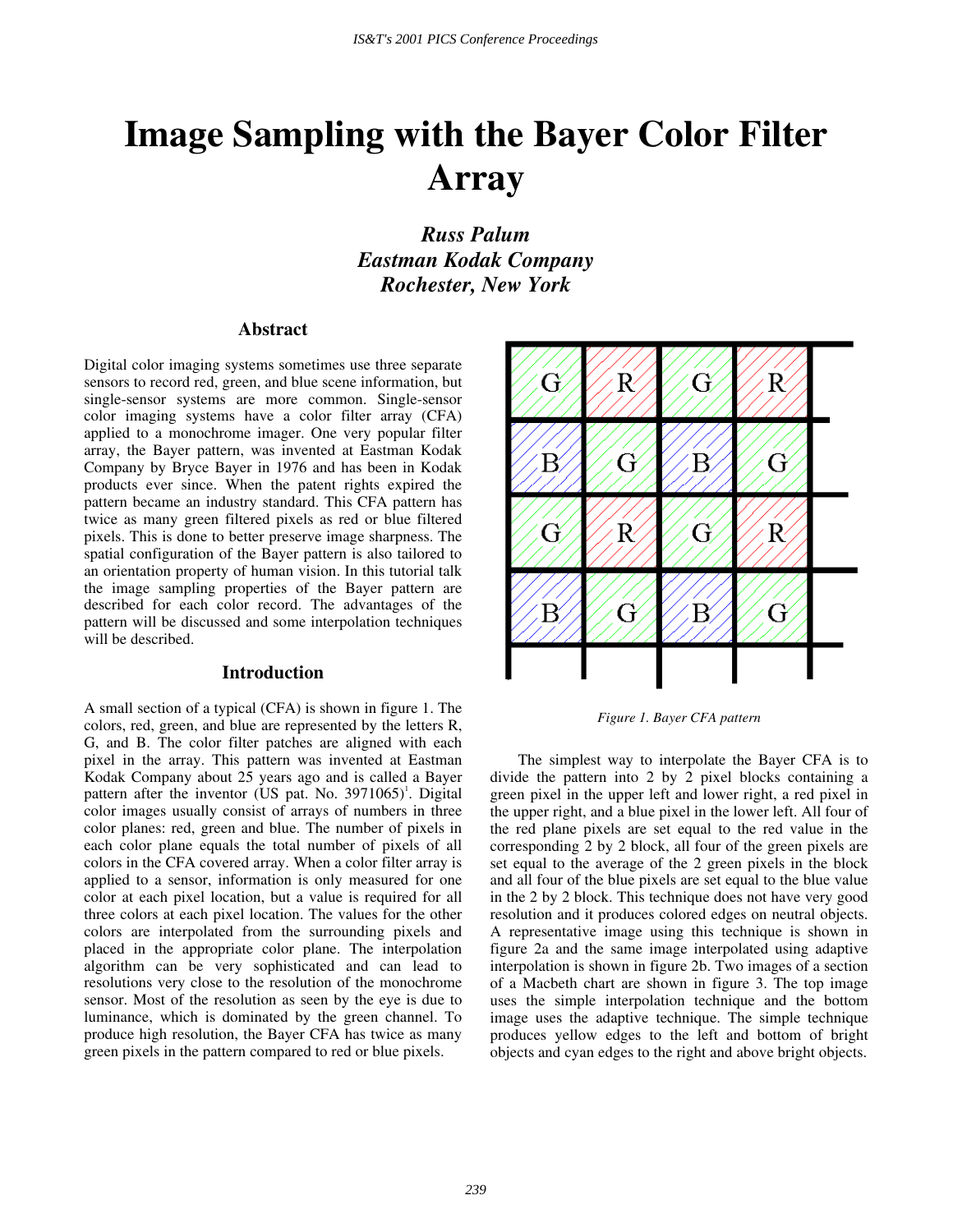

*Figure 2a. nearest neighbor interpolation*



*Figure 2b. adaptive interpolation*

The example in figure 4 shows why this happens. The color of the edge is determined by the phase of the edge on the pattern. If the black half of the edge falls on the red/green column or row, the block of two columns of pixels corresponding to the edge will be cyan (more blue than green). This happens because the white half of the edge illuminates the green and blue pixel indicating the block of 4 pixels should be cyan. The black half of the edge covers the red and green pixel, indicating there is no red in the block of 4 pixels. If the black half of the edge falls on the blue/green column or row, the block of two columns of pixels corresponding to the edge will be yellow with more red than green (actually orange). For the case in figure 4, if the edge is moved one column to the right the edge will be properly black and white but if the black and white areas are reversed the edge will be yellow.



*Figure 3. Macbeth chart*



*Figure 4a. black and white bar pattern*



*Figure 4b. image of black and white bar pattern*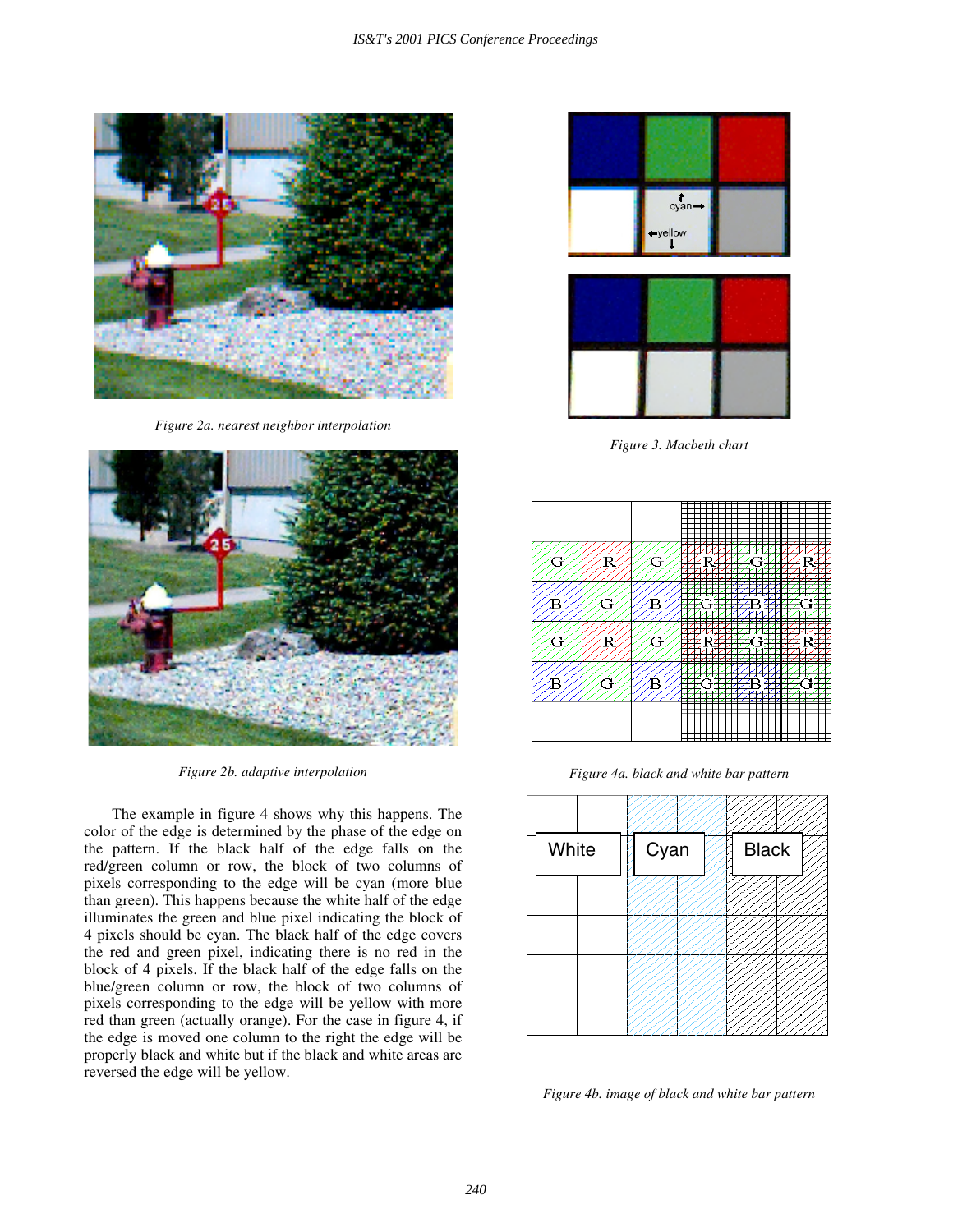## **Adaptive Interpolation**

To interpolate a Bayer image the green plane is adaptively interpolated first. The missing green pixels are interpolated in the direction the green values change least.<sup>2</sup> The red minus green plane and the blue minus green plane are interpolated next. The green plane is then added to the red minus green and the blue minus green to produce separate red, green, and blue planes. The resolution is increased with this technique because the resolution comes from the green plane, which has a higher sampling frequency than the red and blue plane. Colored edges are reduced because all three planes change when the green plane changes. It should be clear that for neutrals the R, G, and B values are equal so the R minus G plane and the B minus G plane will be filled with zeros for neutrals. In this case the level is clearly dependent only on the green plane.

## **Some of the Details**

Figure 5 shows a section of Bayer pattern centered on a red pixel. The known green pixel values are copied to the green plane. The missing values (those corresponding to red and blue pixels) have to be interpolated from the known values. A green plane value corresponding to the center red Bayer pixel is missing and must be interpolated. The interpolation is done by first finding the smallest green gradient. The difference is taken between the east west greens and the north south greens. The green plane pixel value that corresponds to the red pixel location is the average of the two green pixels that have the smallest difference or gradient. The same procedure is performed for the green plane pixels that correspond to the blue pixel locations.



*Figure 5. red pixel and surrounding pixels*

Next, a sparsely populated red minus green and blue minus green plane are formed by subtracting the interpolated greens from the known red and blue pixels. The missing values are interpolated by simple averaging of 2 to 4 pixels depending on location in the plane. For example, 2 blue differences are averaged vertically for the blue plane value corresponding to the east and west greens in figure 5, and 4 blue difference values are averaged for the blue plane

location corresponding to the red pixel. A blue minus green difference plane is shown in figure 6. Notice the low spatial frequency content. It is not necessary to adaptively interpolate this plane because the frequency content is so low. To display this plane the differences were divided by 2 and offset by 127 so they could be displayed as a standard 0 to 255 grayscale image. The actual values, for an 8 bit image, can be between –255 and 255 although the peak of the distribution of values is near zero. Adding the green plane to the difference planes produces the RGB image in figure 2b.



*Figure 6. blue minus green plane*

## **Spatial Frequency, Nyquist Frequency, and Sampling Frequency**

With some reservation, the first row of black and white bars in figure 7 represents a spatial frequency. The black and white bars simplify the discussion but an actual spatial frequency varies sinusoidally from black to white. The grid or array under the bars represents a segment of an image sampling array like a CCD array. The bottom row of black and white bars represents the image of the top row of bars as reproduced by a digital imaging system.



*Figure 7. bar pattern at Nyquist frequency*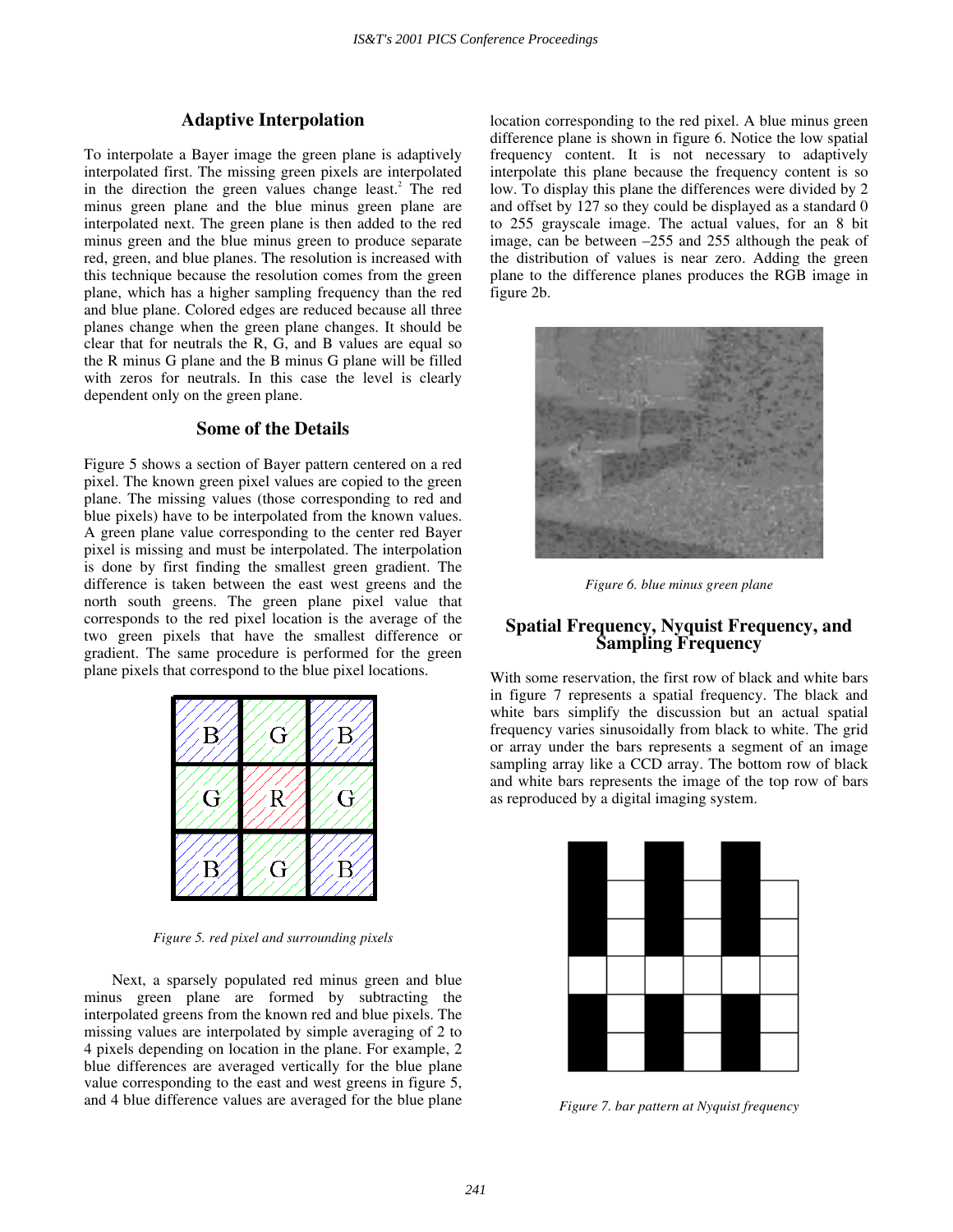Assuming the length of the array is 1 millimeter, the spatial frequency of the top row of bars is 3 cycles per millimeter. There are 6 pixels in the one millimeter length array, so the sampling frequency of the array is 6 samples per millimeter.

In order to reproduce a spatial frequency there must be a pair of pixels for each cycle. One pixel is required to respond to the black half cycle and one pixel is required to respond to the white half cycle. One pixel can never be used to represent more than a half cycle. Based on this requirement the highest frequency the array can reproduce is one half the array sampling frequency, this frequency is commonly called the Nyquist frequency. There is some contention over this name but in this document one half the sampling frequency will be called the Nyquist frequency. Determining the Nyquist frequency is not straightforward in a two dimensional array (area array).

An area array has a range of Nyquist frequencies even if the pixels are square and the space between the pixels is the same in both directions. When a CFA is applied to an area sensor the Nyquist frequency depends on color as well as direction.

A one dimensional array (linear array) has only one Nyquist frequency and one sampling frequency. The Nyquist frequency and the sampling frequency depend only on the pixel pitch, Xs. Two linear arrays are shown in figure 8, one has contiguous pixels (bottom) and the other is a sparse array (top). The pixels in a sparse array are not as wide as the pixel pitch. In both cases the space between pixel centers is the same. The sampling frequency is

$$
\frac{1}{Xs}
$$

in both cases and the Nyquist frequency is half of this or

$$
\frac{1}{2\bullet Xs}
$$

in both cases.



*Figure 8. linear array*

Consider figure 9, an area array. Starting with equal pixel pitch in X and Y, it is clear that the Nyquist and sampling frequency are the same on both the X and Y axis. The black bars are at the Nyquist frequency. Notice the sampling distance on the diagonal, Xs-diagonal, is much smaller so the sampling frequency is higher due to the inverse relationship between sampling frequency and sampling distance. Given a pixel spacing p, the sampling distance  $Xs$  is equal to  $p$  for the  $X$  and  $Y$  axis but  $Xs$  is

$$
\frac{\sqrt{2}}{2} \bullet p \text{ or } (0.707 \bullet p)
$$

on the diagonal axis. The sampling distance is reduced by this amount due to the geometry.



*Figure 9. area array Nyquist frequency*

### **Nyquist Domain Graph**

A Nyquist domain graph can be drawn to show the Nyquist frequency in any direction. The length of a line drawn to a point on the graph from 0,0 indicates the Nyquist frequency at the angle of the line. Square pixel spacing produces a square Nyquist domain graph. A Nyquist domain graph for the array in figure 9 is shown in figure 10. The vertices of the square are on the diagonals and the sides fall on the X and Y axis. The graph is normalized to the sampling frequency

$$
\left(\frac{1}{p}\right)
$$

The X and Y axis Nyquist fall at

0.5 $\cdot \frac{1}{p}$ 

and the radial distance to the diagonal is greater by a factor of

 $\sqrt{2}$ 

because the sampling pitch is smaller by this factor, remember the sampling pitch and the sampling frequency have an inverse relationship. The longer distance to the corner indicates a higher Nyquist frequency on the diagonal. A monochrome square array has better resolution on the diagonals than on the X and Y axis.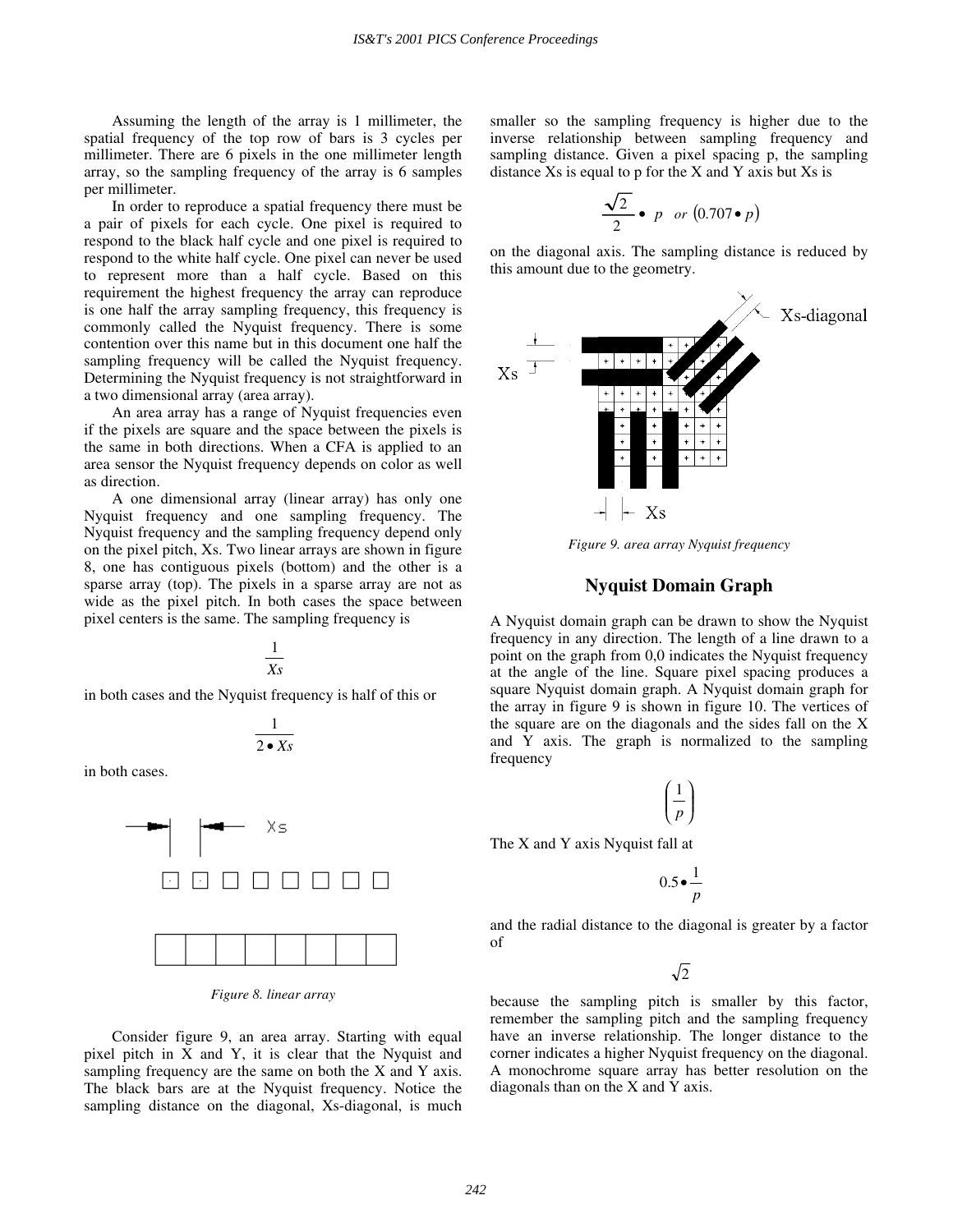

*Figure 10. Nyquist domain graph, units of cycles/unit length. Normalized to the sampling frequency*

## **Bayer Pattern**

What happens when the Bayer pattern is applied to the array? First there are three different patterns, red, green and blue. The red and blue patterns are effectively the same because they have the same sampling frequency and Nyquist frequency. The green pattern is different because of its orientation and pixel pitch.

The following discussion will be based on the pixel pitch (p) of the monochrome sensor. The red and blue pixel patterns are shown in figure 11, notice that the pixel pitch and orientation are the same for the red and blue pattern, the only difference is a 1 column and 1 row offset. The pixel pitch in the red and blue is twice the monochrome pixel pitch on both the X and Y axes.



*Figure 11. red and blue array*



*Figure 12. red array line pairs at the Nyquist frequency*

Line patterns at the Nyquist frequency are shown in figure 12 for the red pixel array. Xs is equal to  $2 \cdot p$  in this case so the sampling frequency is

$$
\frac{1}{2\bullet p}
$$

and the Nyquist frequency is one half of the sampling frequency or

$$
\frac{1}{4\bullet p}.
$$

The diagonal spacing is

$$
\frac{\sqrt{2}}{2}
$$

times the X-Y pixel spacing so the diagonal spacing is narrower than the X-Y spacing by

$$
\frac{\sqrt{2}}{2}
$$

which makes the Nyquist frequency higher by

$$
\frac{1}{\sqrt{2}}
$$

which equals

 $\sqrt{2}$ .

The Nyquist domain for the red and blue arrays are nearly the same as the monochrome array Nyquist domain except the square is half as large on both axes as shown in figure 13.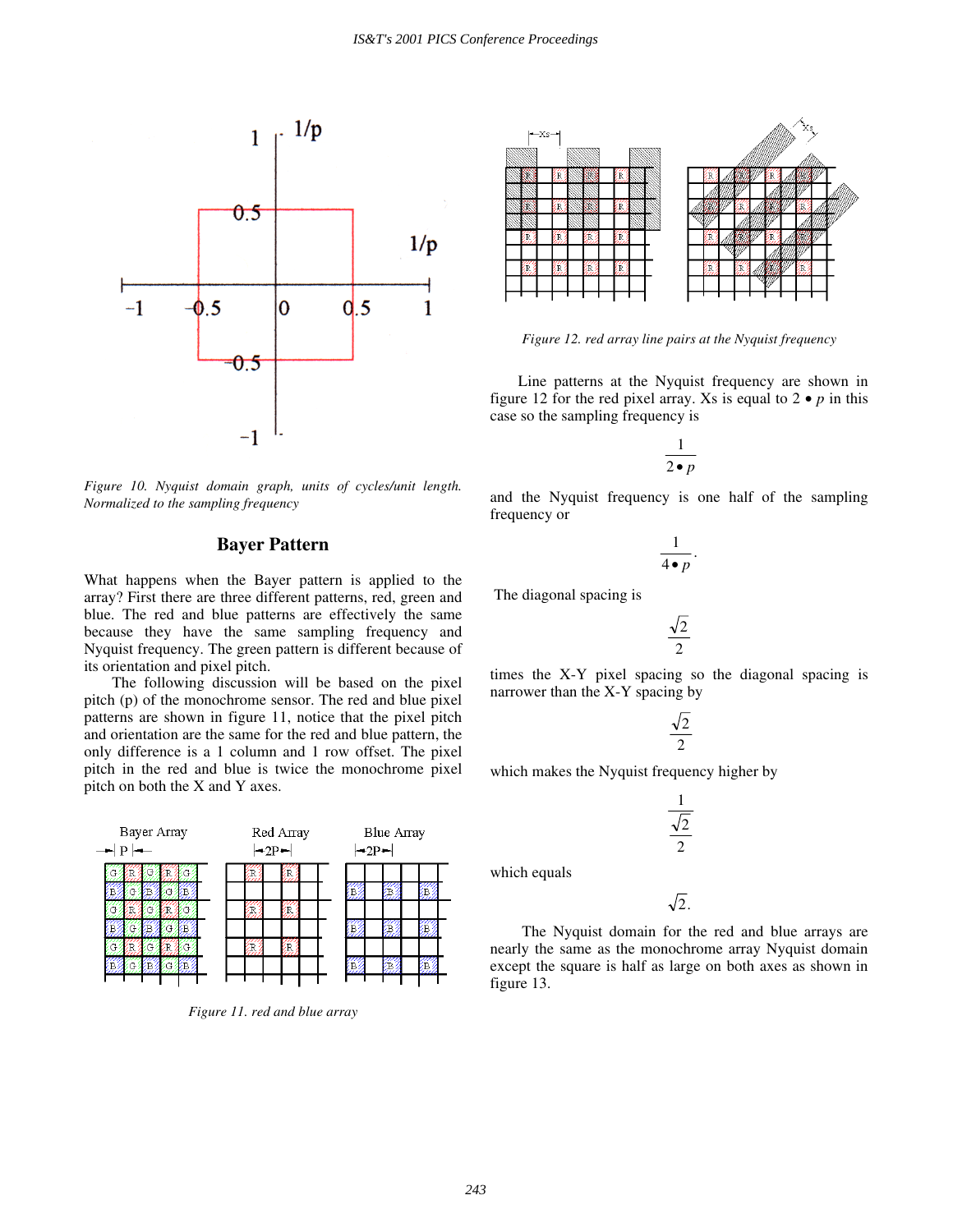

*Figure 13. red and blue array Nyquist domain, units in cycles per unit length, normalized to the monochrome sampling frequency*



| Green Array |     |   |    |    |  |
|-------------|-----|---|----|----|--|
| G           |     | G |    | G  |  |
|             | ( ì |   | ſì |    |  |
| G           |     |   |    | ٠, |  |
|             |     |   |    |    |  |
| G           |     |   |    |    |  |
|             |     |   |    |    |  |

*Figure 14. bayer green array*

### **Green Array**

The green array is rather interesting. It is a checker board pattern, but a checker board pattern is really a square pattern turned 45 degrees as shown in figure 14. The green pattern has a higher sampling frequency on the X and Y axes than on the diagonal axes because it is a square pattern turned 45 degrees. Line pairs at the sampling frequency are shown in figure 15. The sampling pitch  $(Xs)$  in X and Y equals the monochrome pixel pitch (p). Xs on the diagonals equals

$$
\sqrt{2}\bullet p.
$$

The sampling frequency in  $X$  and  $Y$  is  $1/p$ . The sampling distance on the diagonals is larger by

$$
\sqrt{2}
$$

which makes the sampling frequency smaller by

$$
\frac{1}{\sqrt{2}}
$$

so the diagonal sampling frequency is

$$
\frac{1}{\sqrt{2} * p}.
$$

The Nyquist frequencies are half these values. A Nyquist domain graph for the red, green and blue array is shown in figure 16. The inner square is the Nyquist domain for the red and blue array and the outer diamond is the Nyquist domain for the green array. The axes on this graph are normalized to the sampling frequency for the monochrome sensor. The resolution on the X and Y axes is greater than the diagonal resolution for the green array.



*Figure 15.green array line pairs at the Nyquist frequency*



*Figure 16. red, green, and blue Nyquist domain*